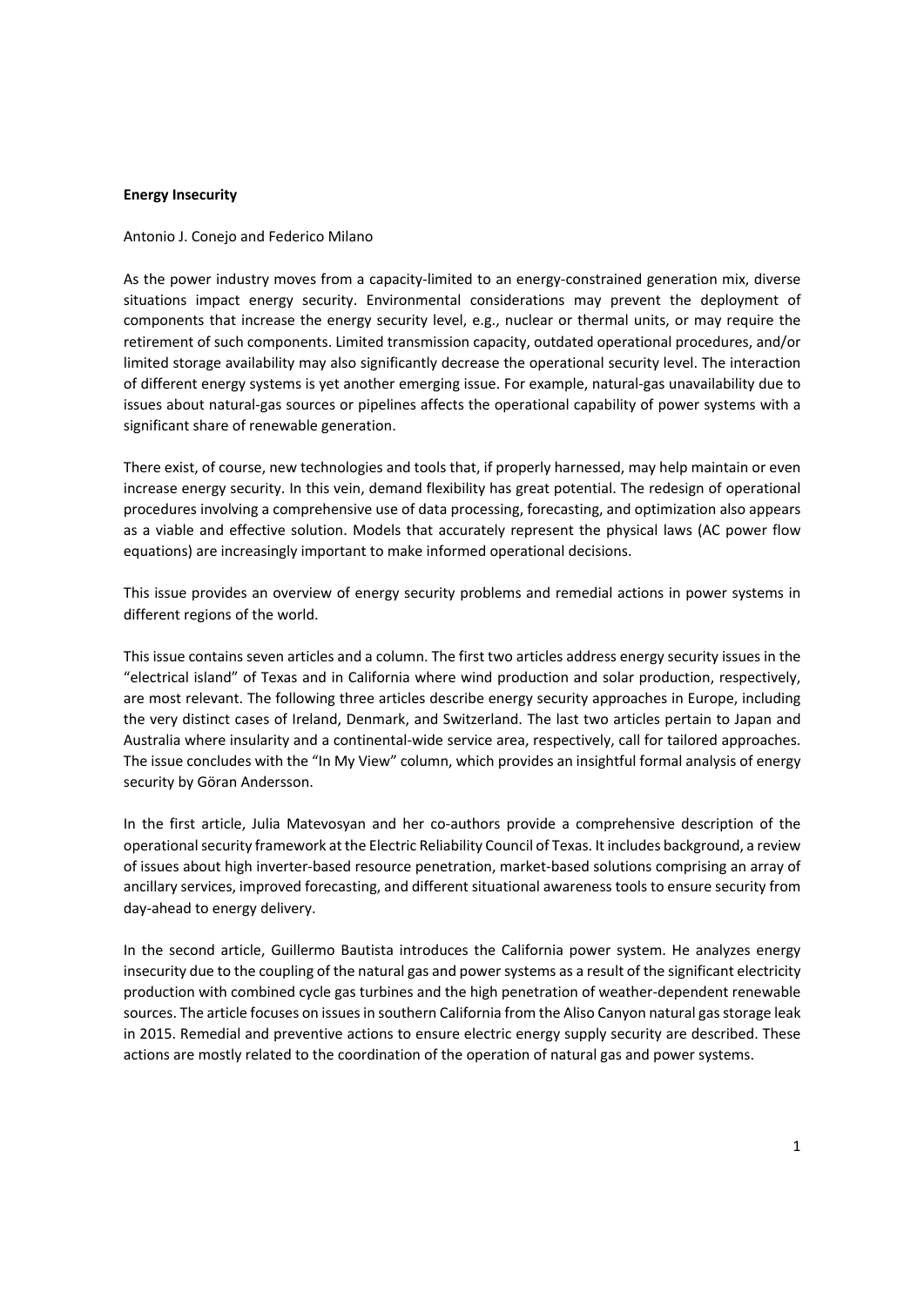In the third article, Ivan Dudurych presents the all-island Irish power system and focuses on the impact of a high share of wind generation on the transient, voltage, and frequency stability of the grid. The article provides a set of definitions and best practices adopted by the transmission system operator, EirGrid Group, to cope with the peculiar features of the Irish grid. On one hand, to reduce emissions, the operators allow up to 65% of instantaneous wind generation. On the other hand, the system is islanded and connected asynchronously to the British system. This interconnection can supply up to 10% of the Irish peak demand but can trip unexpectedly and very quickly in case of fast and large variations of frequency. The article concludes with a discussion of the relevance for the monitoring of the system security of metrics, such as the rate of change of frequency, system inertia, and system non-synchronous penetration level.

In the fourth article, Jacob Østergaard and his co-authors provide a comprehensive overview of the Danish power system and the ambitious targets of the Danish government regarding decarbonization. The article explains how such targets can be achieved through renewable generation and load flexibility. The latter appears as the most promising way to keep an acceptable level of system security in a scenario where a large quota of the generation mix is based on weather-dependent sources. A review of ongoing Danish research projects suggests that there are many challenges but also many possible solutions. Key to the process toward secure decarbonization is the role of distribution system operators, a multilayered landscape of energy markets and services, and the emerging concept of energy communities.

In the fifth article, Marek Zima and his co-authors give a comprehensive overview of the Swiss power system emphasizing the characteristics that make it unique in the context of energy security. As opposed to the other systems discussed in this issue, the transmission network of Switzerland is strongly meshed and highly interconnected to the grids of neighboring countries. A variety of real-world events, spanning from generation shortages to the consequences of the lockdown caused by the COVID-19 pandemic, illustrates the need for flexible and adaptive mechanisms to guarantee the security of the system. The article outlines a new operational paradigm to address energy security.

In the sixth article, Makoto Tanaka and his co-authors describe the transmission bottleneck management in the two-frequency power system of Japan. They describe in detail the fundamentals of a new methodology (N-1 inter-trip scheme) being implemented to minimize congestion issues exacerbated by the integration of weather-dependent renewable sources. Such a methodology involves instantaneous curtailing of generating units in case of a fault by using an advanced protection system.

In the seventh and last article, Pierluigi Mancarella and Farhad Billimoria illustrate the well-known energy trilemma (affordability-sustainability-reliability) through the unique perspective of the Australian system. The long radial Australian transmission system with high penetration of renewables appears as an emblematic example of system brittleness where even futuristic solutions, such as the world's largest battery energy storage system installed at Hornsdale (South Australia), are both the solution and a source of grid security issues. The article concludes with an in-depth discussion on why the economic implications of the system fragility are the most compelling challenges that demand a new approach, possibly even more than the technical challenges.